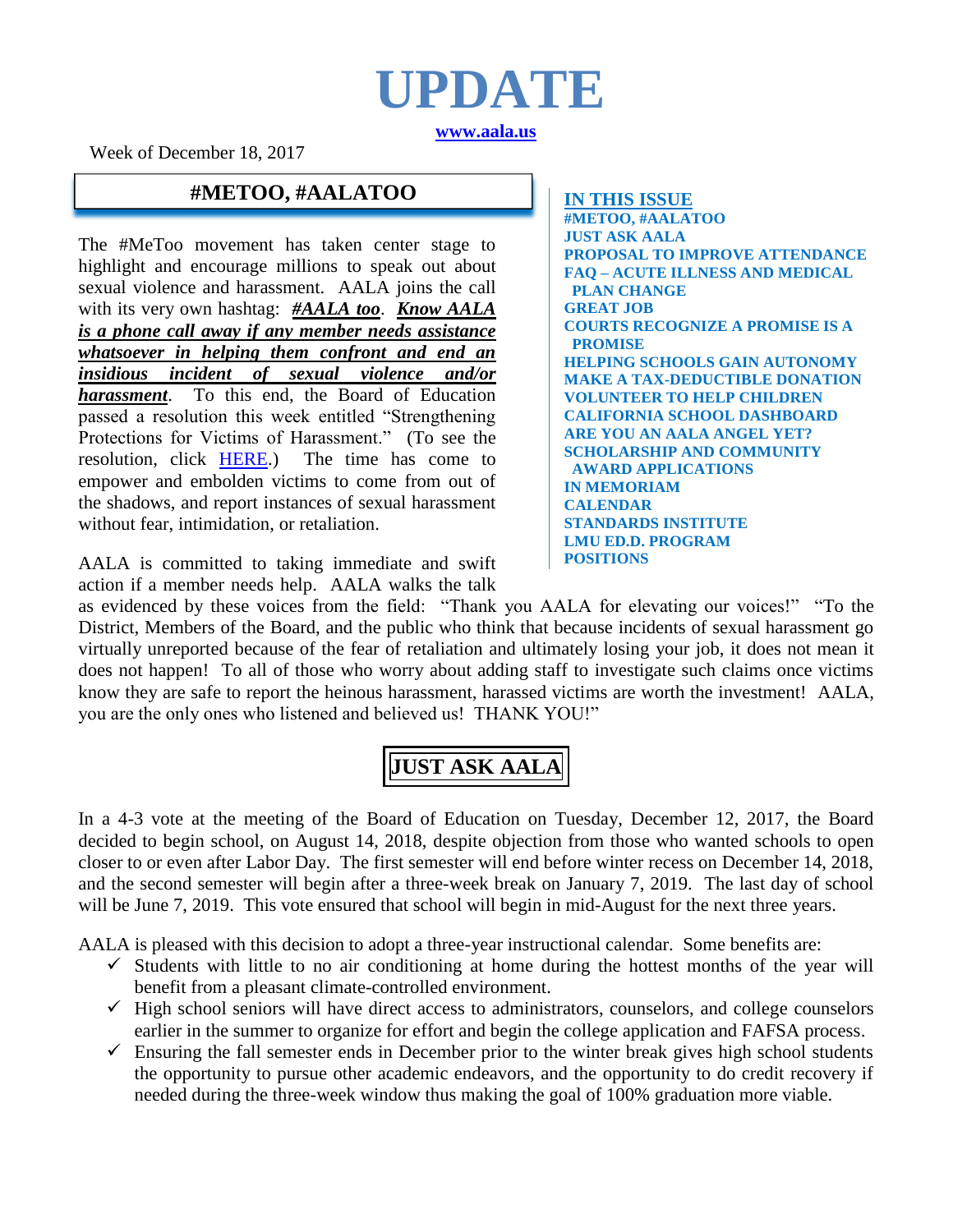### *ASK AALA (Cont.)*

 $\checkmark$  The academic world of high school has changed according to many students, and while three weeks may seem like a lot to some adults, students will tell you it is welcomed and rejuvenating. A week to celebrate Thanksgiving, a three-week winter break, and a one-week spring break are desired by our most important customers, our students.

However, there is an irony to all of this. For years, AALA has been telling the District to stay the course on this one. Some years, AALA's message has fallen on deaf ears despite surveying members and constantly reading the will and pulse of the membership. For this go around, the District paid an outside vendor thousands of dollars to survey all stakeholders. AALA made a sincere effort to save the District thousands of dollars that could have been put to better use but the leadership did not listen. How did we know? The answer is simple! AALA's frontline managers are the face of the District. AALA administrators interact with thousands of individuals in every conceivable capacity. So when AALA headquarters asked the membership to poll the community on the instructional calendar, the resounding answer was start in August, keep the breaks as is, end the first semester in December, and approve three years of instructional calendars so everyone can plan their lives.

# **PROPOSAL TO IMPROVE ATTENDANCE**

Last week the Board finally heard from the LA Unified Advisory Task Force, assembled by **Austin Buetner**, former editor of the *Los Angeles Times*, in collaboration with **Superintendent Michelle King** and composed of business and industry notables, not educators or labor partners. Mr. Buetner, the cochair of the Committee along with **Wendy Greuel**, former LA City Controller, offered a few proposals to improve District attendance that have had some limited success in other districts―Long Beach, Cleveland, Philadelphia―and are familiar to everyone in public education. The Task Force, which was announced at the end of 2016 and met a few times this year, suggested direct mail, telephone calls, and texts to parents of students with attendance problems; neighborhood canvassing; and offering bonuses to schools that improve attendance. Nothing really bold, just a focus on 20,000 students out of the over 500,000, emphasizing that if each of those students reduced their absences by one day, it would bring more than \$30 million to the District. Ironically, the Board reacted in general as if star struck by luminaries telling them what they already know and having people outside of the District bring softballs to a hardball effort to raise revenue. It is unfortunate that the presentation was narrowed to chronic absentee students, rather than across the entire District or focusing on the early grades where behavior changes can have the greatest chance to improve in attendance.

Come 2018, AALA will see if this is a full campaign to help the District or just a series of observations to reiterate the shortcomings of the system. One would hope that we can move on to get resources to help all of the overburdened employees being asked to now do the work of two or three people who did the jobs in the past. With a projected \$5.6 billion state surplus and Governor Brown announcing on *60 Minutes* last Sunday that there is potentially a \$7 billion surplus, let's do what we can to improve the system. Hopefully when Superintendent King returns from her absence, the organization will fight to get the necessary resources for our communities, schools, families, and students.

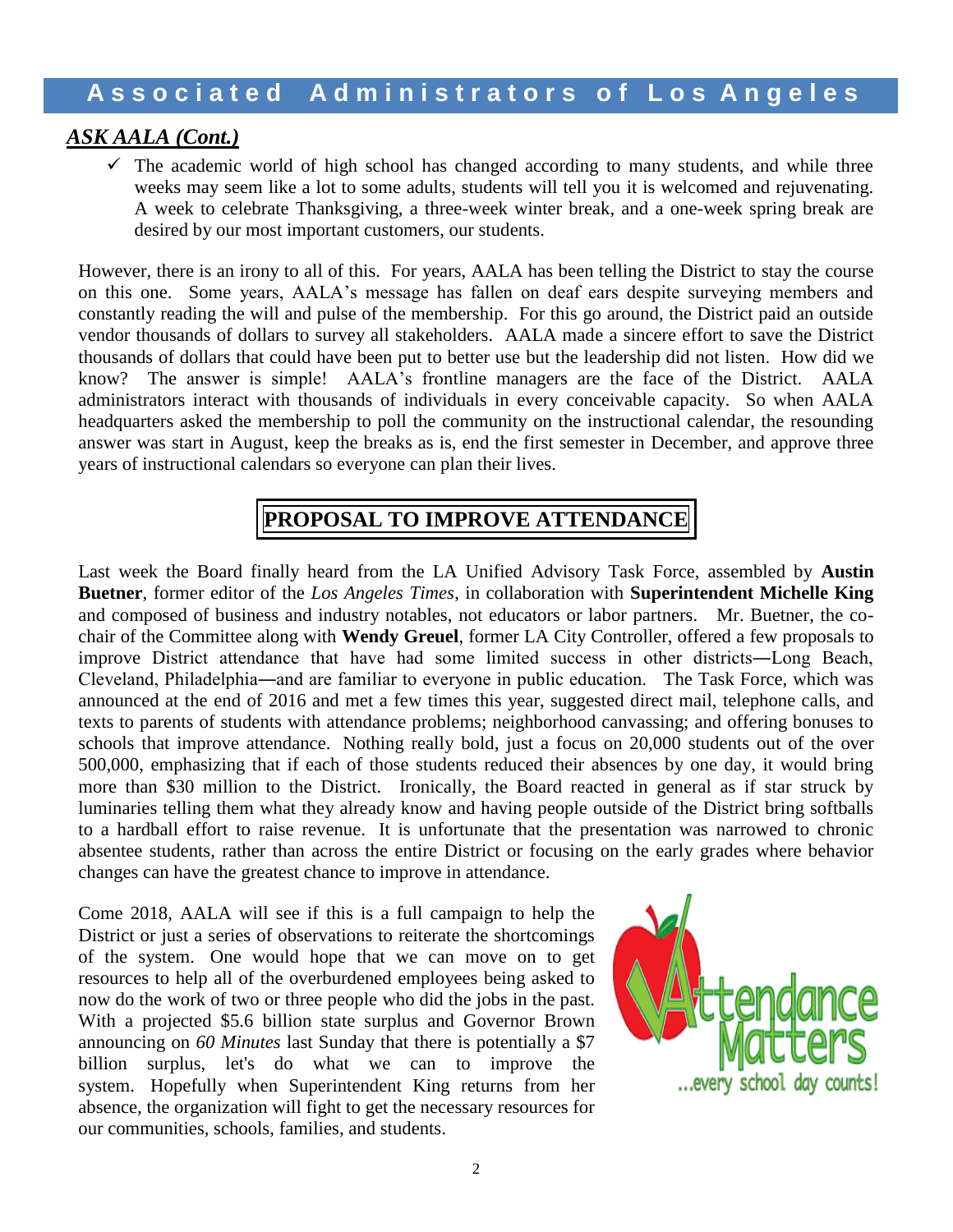### **HEALTH BENEFITS FAQ** *ACUTE ILLNESS AND MEDICAL PLAN CHANGE DURING OPEN ENROLLMENT*

### **I am receiving medical treatment under my current health plan, but changed my medical plan for 2018. What happens in cases like mine?**

By law, all plans offer "continuity of care" or "transition of care" treatment. This means that you may continue to receive care from an out-of-network provider (your current physician) if you are actively being treated for certain acute or serious chronic conditions, as shown below:

| <b>Type of Medical Condition</b>                                                                    | <b>Length of Continuity of Care Treatment</b>                                                                                                |  |  |
|-----------------------------------------------------------------------------------------------------|----------------------------------------------------------------------------------------------------------------------------------------------|--|--|
| <b>Acute medical condition*</b>                                                                     | As long as the condition lasts                                                                                                               |  |  |
| <b>Serious chronic condition</b><br>(for example, severe diabetes<br>or heart disease)              | Until you complete a course of treatment and your<br>$\bullet$<br>doctor can safely transfer your care to another doctor, up<br>to 12 months |  |  |
| <b>Pregnancy</b>                                                                                    | During pregnancy and immediately after the delivery<br>(Post-partum period)                                                                  |  |  |
| <b>Terminal Illness</b>                                                                             | As long as the person lives                                                                                                                  |  |  |
| Care of a child under 3 years                                                                       | For up to 12 months                                                                                                                          |  |  |
| An already scheduled<br>surgery or other procedure<br>(for example, knee surgery<br>or colonoscopy) | Scheduled to happen within 180 days of your doctor or<br>$\bullet$<br>hospital leaving your health plan                                      |  |  |

*\*An acute medical condition is generally one caused by injury, illness (such as pneumonia), or other medical problem that requires prompt medical attention for a limited duration.*

### **I changed my medical plan for 2018 and have a condition that qualifies for continuity of care. What is the process for accessing continuity of care in my new health plan?**

You must call your health plan to request continuity of care. Additionally, your doctor or hospital must agree to keep you as a patient and agree to your plan's reimbursement terms. As part of this process, be ready to discuss your medical information, such as the name of your doctor or hospital, your medical condition, and treatments you are receiving. You can also ask for a copy of your health plan's policy on continuity of care at any time.

### **What if I need immediate treatment for a medical condition covered under continuity of care?**

Complete the continuity or transition of care application form and/or contact your new plan's Customer Service number. Be sure to identify your medical emergency and your need for immediate care. Your request should be expedited. The following information may be helpful:

- Anthem Blue Cross EPO and Select HMO Continuity of care policy and form are available [here](https://www11.anthem.com/ca/provider/f5/s3/t3/pw_e234998.pdf) or call 800.700.3739.
- Health Net Call the dedicated customer contact center for LAUSD at 800.654.9821 as soon as possible. A representative will help you determine if you're eligible for continuity of care assistance.
- Kaiser Contact Member Services at 800.464.4000 to request a form.
- UnitedHealthCare® Group Medicare Advantage HMO Call 800.457.8506.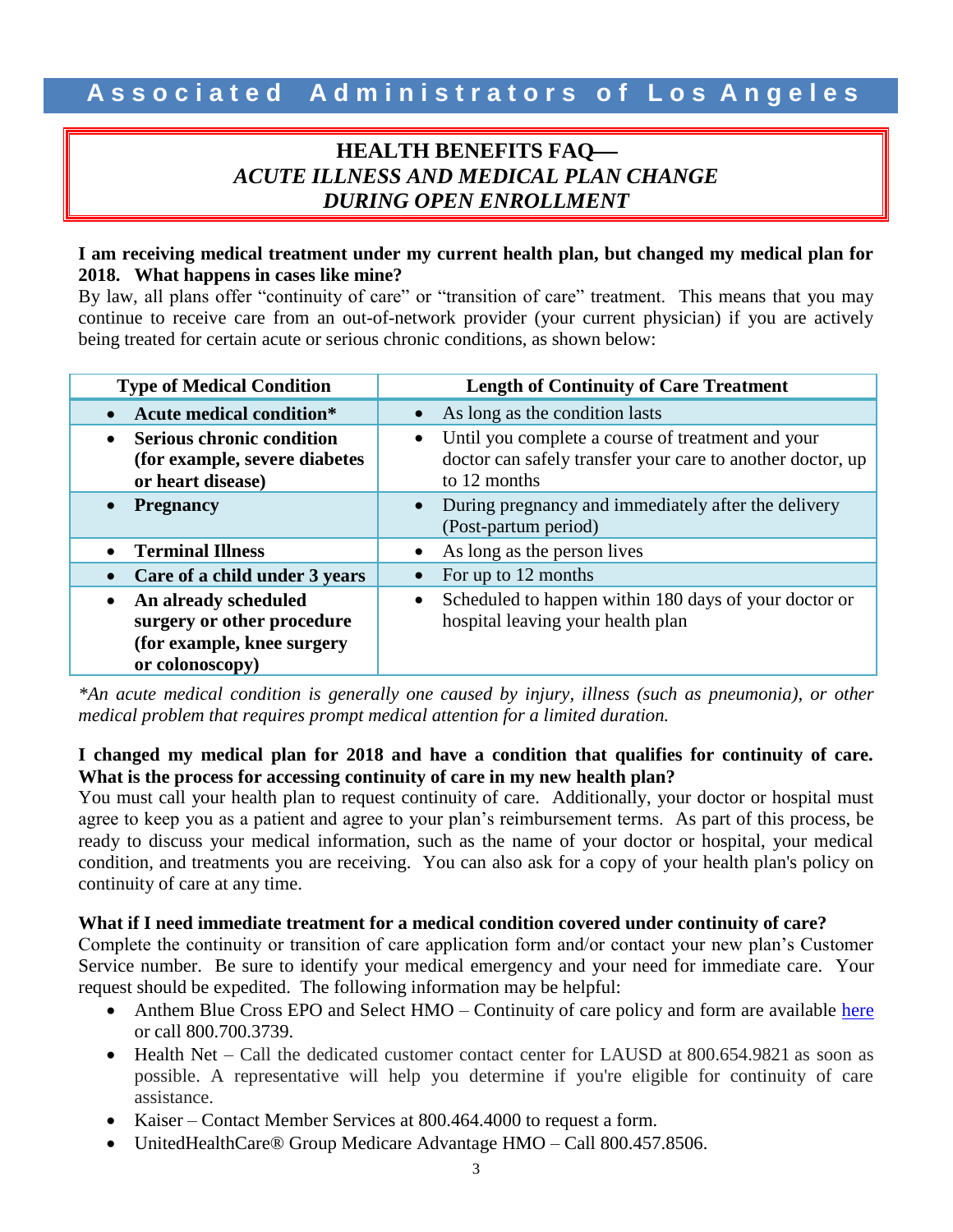

Accolades go to **Zsuzsanna Vincze**, Director, Division of School Operations. Ms. Vincze has modeled the importance of inclusiveness and collaboration in the yearly development of the District's Instructional Calendar. AALA recognizes the more than twelve units she has effectively convened to orchestrate the yearly calendars. Moreover, AALA appreciates the Article XXX meetings, emergency meetings, and community meetings that have occurred throughout the years to effectively implement the César E. Chávez resolution, mandated furloughs, and the earlier start calendar.

The collaborative spirit fostered by Ms. Vincze demonstrates that tough conversations can be held between the District, labor partners, the Board of Education, and senior leaders to arrive at creative solutions we all hope will benefit students in the end.

## **THE COURTS RECOGNIZE THAT A PROMISE IS A PROMISE**

LAUSD made an agreement at the time of employment that when retiring and upon meeting certain conditions, retirees would receive lifetime health benefits without charge. This is also included in the AALA-LAUSD Collective Bargaining Agreement. As the Health Benefits Committee negotiates a new contract, we wish to remind the District of a decision made by the Superior Court in Fresno County that stopped Fresno Unified School District (FUSD) from charging retirees a fee for their health benefits. Since 1976, FUSD had provided district-paid health benefits to all retirees, which was referred to as the "Promise." At some point in the 2005-2006 school year, FUSD began charging retirees what was called an administrative fee for their benefits. The Fresno Unified Retirees Association (FURA) filed a Motion for Writ of Mandate to stop the FUSD from charging these fees. The Court found that these administrative fees were, in fact, premiums and confirmed that the District could not charge retirees premiums for their health benefits. The Judgment ordered the District to eliminate the fees and reimburse retirees for what they had paid, plus interest.

The judgment asserted that the decision was based on the fact that the district had agreed to provide paid health benefits for retirees; that "the District used this Promise to recruit and retain employees for the duration of their careers; the District used the Promise to explain its inability to offer larger pay increases during labor negotiations; that active employees always paid premiums, but retirees did not; and that the District reaffirmed its Promise to retiring employees at its exit interviews." The decision was also supported by "the District's collective bargaining agreements, health pamphlets, the declarations provided to FURA by the District's past superintendents, and other administrators, statements made by District recruiters, and the recorded statement made by the District's benefits director at an early retirement meeting in 1996." Furthermore, "The Promise was deferred compensation [that]...is protected by the California and U.S. Constitutions."

FUSD did not appeal the decision and made the retirees whole. While we recognize that subsequent court decisions may have resulted in different rulings, we wish to bring it to the forefront of negotiations that there is precedent against charging fees for something that has previously been promised at no cost. LAUSD, take note!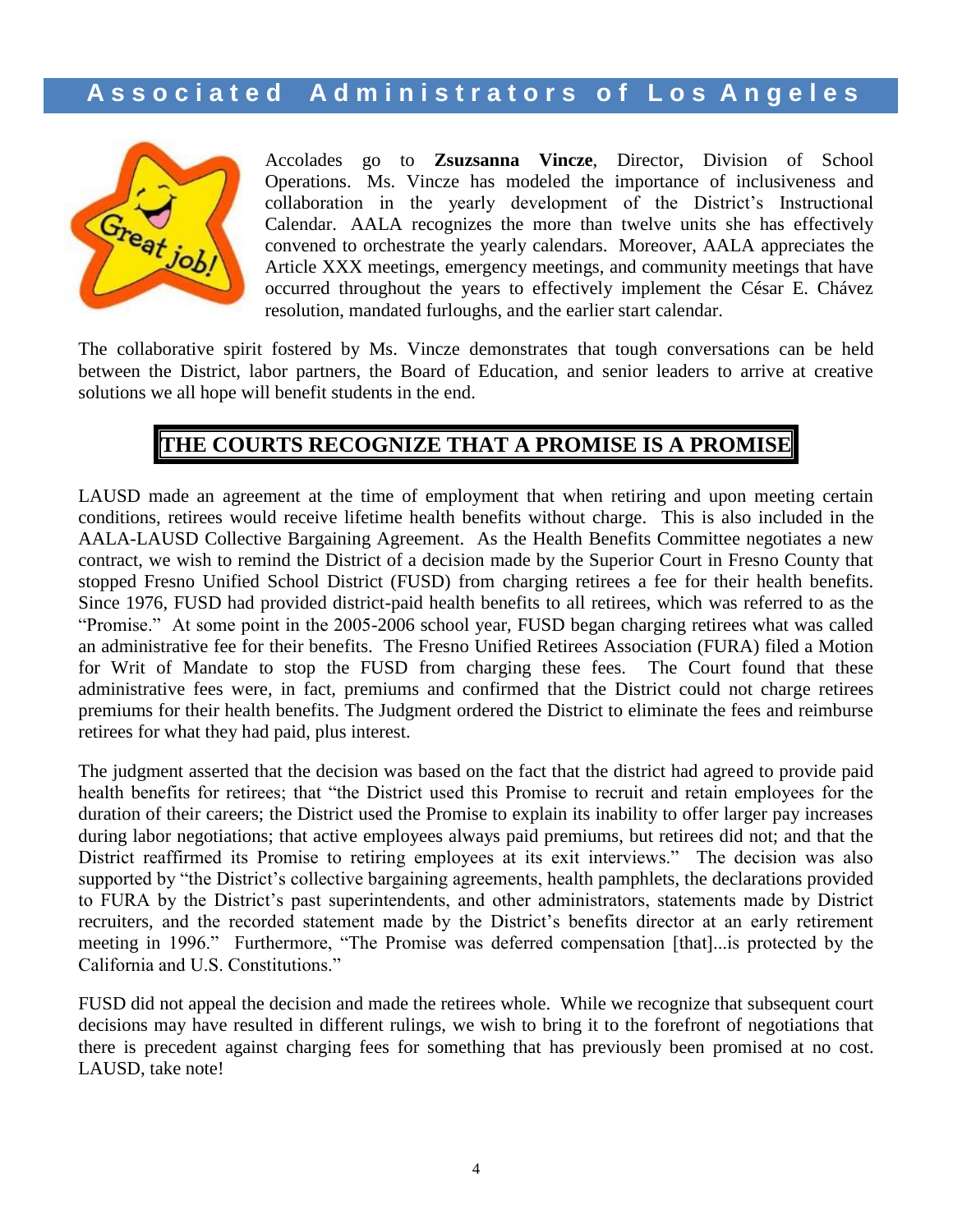### **LOOC: HELPING SCHOOLS GAIN AUTONOMY THROUGH LEADERSHIP MODELS**

Autonomous schools allow those closest to students – teachers, parents, and administrators – to have greater decision-making authority at their school sites to promote innovation and creativity. The Local Options Oversight Committee (LOOC) works with school communities to help them gain autonomy from the District by becoming Expanded School-Based Management Model (ESBMM) Schools, Pilot Schools, or Local Initiative Schools (LIS). The first step in the process of becoming an autonomous school is to attend two informational workshops (overview and RFP). The dates and locations are as follows (you only need to attend *one* set of workshops):

- Thursday, February 1, and Thursday, March 1, at Local District Northwest (South Conference Room)
- Monday, February 5, and Monday, March 5, at Local District South (Sellery Room II)
- Thursday, February 8, and Thursday, March 8, at Local District West (Training Room 1)
- Monday, February 12, and Monday, March 12, at UTLA

All workshops are after school, from 4:30 p.m. to 7:00 p.m. Teachers, administrators, and parents are all welcome to attend. For more information, contact **Maria Elena Rico-Aguilera**, AALA liaison to LOOC, at [mariaelena.rico@lausd.net](mailto:mariaelena.rico@lausd.net) or 213.241.3077.

# **MAKE A TAX-DEDUCTIBLE DONATION**

As you plan your end-of-the-year charitable contributions, please consider supporting the Friends of AALA scholarship program. Your donation is 100% tax deductible and goes directly to funding scholarships for LAUSD graduating seniors. To donate by credit card, call **Gloria** in the AALA office at 213.484.2226; to donate online, go to [www.aala.us](http://www.aala.us/) and click the **Donate** button; or mail a check payable to Friends of AALA to AALA, 1910 W. Sunset Blvd., Suite 850, Los Angeles, CA 90026.



# **Volunteer to Help Children Love Reading!**

#### Join LA's BEST After School Enrichment Program & AARP Foundation Experience Corps to change a child's life!

Volunteers 50+ years of age will be trained to work with kinder to second grade students in small groups to tutor them in reading during the after school hours.

#### To RSVP and get more information, please contact:

Christine Posadas . LA's BEST AARP Coordinator 213.745.1900 x 52961 · christinep@lasbest.lausd.net

#### Join an information session in Downtown LA!

 $01/11 - 3:30$  $01/18 - 3:30$  $01/24 - 3:30$  $01/29 - 4:00$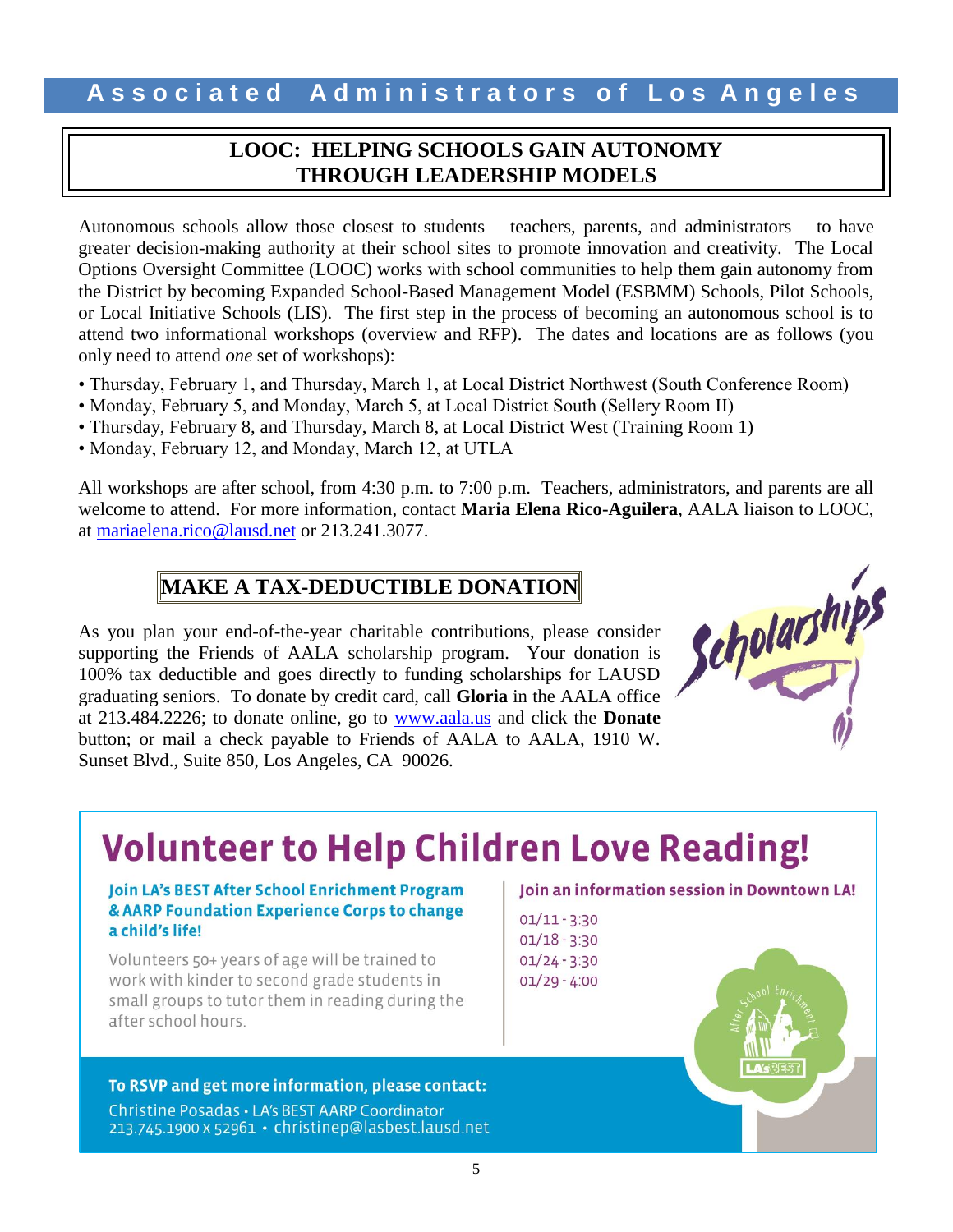# **CALIFORNIA SCHOOL DASHBOARD**

Below are resources compiled by ACSA for administrators to use with the California School Dashboard, [https://www.caschooldashboard.org/#/Home,](https://www.caschooldashboard.org/#/Home) a website that provides valuable information on multiple measures regarding student and school performance. The Dashboard shows how districts and schools are performing on test scores, graduation rates, and other determinants of student success. The Fall 2017 Dashboard reports are based on the latest state data available and it will be updated annually.

Resources for communicating the Dashboard:

- [Talking Points](https://na01.safelinks.protection.outlook.com/?url=https%3A%2F%2Facsa.us8.list-manage.com%2Ftrack%2Fclick%3Fu%3D0ed07bebf845b4591af89a358%26id%3Dd3403940eb%26e%3Db2d3bff8aa&data=02%7C01%7Cjuan.flecha%40lausd.net%7C8a3d3acfa095411b680608d540f3f201%7C042a40a1b1284ac48648016ffa121487%7C1%7C0%7C636486338839888111&sdata=6wx4XfOyPpKJuNRFL%2F0tf0DJQSOnLmVUcyqay1Id%2FZI%3D&reserved=0) (English); [Puntos de Conversacion](https://na01.safelinks.protection.outlook.com/?url=https%3A%2F%2Facsa.us8.list-manage.com%2Ftrack%2Fclick%3Fu%3D0ed07bebf845b4591af89a358%26id%3Db78051a3ad%26e%3Db2d3bff8aa&data=02%7C01%7Cjuan.flecha%40lausd.net%7C8a3d3acfa095411b680608d540f3f201%7C042a40a1b1284ac48648016ffa121487%7C1%7C0%7C636486338839888111&sdata=rKWPTsqxA7g9V34p%2Fv05%2FIJwx6DcHfOvQv4dKB7Uuxw%3D&reserved=0) (Spanish)
- [What and Why of Dashboard](https://na01.safelinks.protection.outlook.com/?url=https%3A%2F%2Facsa.us8.list-manage.com%2Ftrack%2Fclick%3Fu%3D0ed07bebf845b4591af89a358%26id%3Df901b700f2%26e%3Db2d3bff8aa&data=02%7C01%7Cjuan.flecha%40lausd.net%7C8a3d3acfa095411b680608d540f3f201%7C042a40a1b1284ac48648016ffa121487%7C1%7C0%7C636486338839888111&sdata=Zf1%2Bv7%2FfSmX7QQMlgzlt%2FuSrwzLspnDRv6TbE0Rs1DY%3D&reserved=0) (English); [El Que y el Por Que](https://na01.safelinks.protection.outlook.com/?url=https%3A%2F%2Facsa.us8.list-manage.com%2Ftrack%2Fclick%3Fu%3D0ed07bebf845b4591af89a358%26id%3D443454555f%26e%3Db2d3bff8aa&data=02%7C01%7Cjuan.flecha%40lausd.net%7C8a3d3acfa095411b680608d540f3f201%7C042a40a1b1284ac48648016ffa121487%7C1%7C0%7C636486338839888111&sdata=RL8juvt71kciK%2B62P4RcPYzPMkxeBtwT2hqpznWXdFE%3D&reserved=0) (Spanish)
- [Template of Optional Letter to Parents](https://na01.safelinks.protection.outlook.com/?url=https%3A%2F%2Facsa.us8.list-manage.com%2Ftrack%2Fclick%3Fu%3D0ed07bebf845b4591af89a358%26id%3Dde84e0a21f%26e%3Db2d3bff8aa&data=02%7C01%7Cjuan.flecha%40lausd.net%7C8a3d3acfa095411b680608d540f3f201%7C042a40a1b1284ac48648016ffa121487%7C1%7C0%7C636486338839888111&sdata=QN79aj9msSnbAP6Y9i%2Bhq5KyOYN4VUoSwy6QH7FZHts%3D&reserved=0)
- [Core Messages](https://na01.safelinks.protection.outlook.com/?url=https%3A%2F%2Facsa.us8.list-manage.com%2Ftrack%2Fclick%3Fu%3D0ed07bebf845b4591af89a358%26id%3Ddda923b104%26e%3Db2d3bff8aa&data=02%7C01%7Cjuan.flecha%40lausd.net%7C8a3d3acfa095411b680608d540f3f201%7C042a40a1b1284ac48648016ffa121487%7C1%7C0%7C636486338839888111&sdata=5YTOkJmVkz9aL0zw4tjcNsYeMX8qRW0OV8k2N%2FaIh1E%3D&reserved=0)
- [Key Points](https://na01.safelinks.protection.outlook.com/?url=https%3A%2F%2Facsa.us8.list-manage.com%2Ftrack%2Fclick%3Fu%3D0ed07bebf845b4591af89a358%26id%3D04f1cd8ebf%26e%3Db2d3bff8aa&data=02%7C01%7Cjuan.flecha%40lausd.net%7C8a3d3acfa095411b680608d540f3f201%7C042a40a1b1284ac48648016ffa121487%7C1%7C0%7C636486338839888111&sdata=dEACE7ObxPoTjnnFNEnH8KiAhKVX5kPKjnSiYeKAfGg%3D&reserved=0)
- **[CDE Dashboard Communications Toolkit](https://na01.safelinks.protection.outlook.com/?url=https%3A%2F%2Facsa.us8.list-manage.com%2Ftrack%2Fclick%3Fu%3D0ed07bebf845b4591af89a358%26id%3D9a49ad3279%26e%3Db2d3bff8aa&data=02%7C01%7Cjuan.flecha%40lausd.net%7C8a3d3acfa095411b680608d540f3f201%7C042a40a1b1284ac48648016ffa121487%7C1%7C0%7C636486338839888111&sdata=XI5dgybhoj%2FUKXtkxxxvj5uS3JTDbNRJdbfoAcXuilo%3D&reserved=0)**
- [CCEE Training Modules](https://na01.safelinks.protection.outlook.com/?url=https%3A%2F%2Facsa.us8.list-manage.com%2Ftrack%2Fclick%3Fu%3D0ed07bebf845b4591af89a358%26id%3D6b8f15f494%26e%3Db2d3bff8aa&data=02%7C01%7Cjuan.flecha%40lausd.net%7C8a3d3acfa095411b680608d540f3f201%7C042a40a1b1284ac48648016ffa121487%7C1%7C0%7C636486338839888111&sdata=XgWDYT02GQz2apHA1ei4%2Bb00MNesp4Bk%2FhvQnXJj6mo%3D&reserved=0)

Resources on the system of support and differentiated assistance:

- [ACSA/CCSESA Fact Sheet: Making Sense of California's System of Support](https://na01.safelinks.protection.outlook.com/?url=https%3A%2F%2Facsa.us8.list-manage.com%2Ftrack%2Fclick%3Fu%3D0ed07bebf845b4591af89a358%26id%3D4a8028d80b%26e%3Db2d3bff8aa&data=02%7C01%7Cjuan.flecha%40lausd.net%7C8a3d3acfa095411b680608d540f3f201%7C042a40a1b1284ac48648016ffa121487%7C1%7C0%7C636486338839888111&sdata=4Ov91evJlCKiwbLEruhS56kcenH5Cxuj3YkATiJZtYc%3D&reserved=0)
- [Frequently Asked Questions](https://na01.safelinks.protection.outlook.com/?url=https%3A%2F%2Facsa.us8.list-manage.com%2Ftrack%2Fclick%3Fu%3D0ed07bebf845b4591af89a358%26id%3De35f1348d4%26e%3Db2d3bff8aa&data=02%7C01%7Cjuan.flecha%40lausd.net%7C8a3d3acfa095411b680608d540f3f201%7C042a40a1b1284ac48648016ffa121487%7C1%7C0%7C636486338839888111&sdata=uMblzPu8A%2FumieE2cciwx1dK1Cyo2m%2Bl5VZRgXM1FBg%3D&reserved=0)
- [Talking Points](https://na01.safelinks.protection.outlook.com/?url=https%3A%2F%2Facsa.us8.list-manage.com%2Ftrack%2Fclick%3Fu%3D0ed07bebf845b4591af89a358%26id%3D46eaabeadf%26e%3Db2d3bff8aa&data=02%7C01%7Cjuan.flecha%40lausd.net%7C8a3d3acfa095411b680608d540f3f201%7C042a40a1b1284ac48648016ffa121487%7C1%7C0%7C636486338839888111&sdata=8bvEJ6VsoiQ4lQ9BZFVSMeeQvfXcWKNAI5Rj0Z%2F7%2FZQ%3D&reserved=0)
- [ACSA Accountability Resources](https://na01.safelinks.protection.outlook.com/?url=https%3A%2F%2Facsa.us8.list-manage.com%2Ftrack%2Fclick%3Fu%3D0ed07bebf845b4591af89a358%26id%3Dc7bb0ec7c2%26e%3Db2d3bff8aa&data=02%7C01%7Cjuan.flecha%40lausd.net%7C8a3d3acfa095411b680608d540f3f201%7C042a40a1b1284ac48648016ffa121487%7C1%7C0%7C636486338839888111&sdata=8Cns%2FN5M47qI2v8IUSCGDC9gsgviF9OjMnDxmh4bv%2BQ%3D&reserved=0)

# **ARE YOU AN AALA ANGEL YET?**



A big shout out to the 109 active AALA members who have joined the ranks of AALA ANGELS by pledging to donate \$5 monthly through payroll deduction to support the Friends of AALA scholarship program! You are amazing! We now need just 41 more ANGELS for the District to begin the payroll deduction as 150 is the minimum required to start the program. In this season of giving, please remember our LAUSD students need your help. Your generous \$5 tax-deductible donation each month will enable many of them to achieve their educational goals. Please share this information with those at your site as any LAUSD employee can became an ANGEL. Simply [CLICK HERE](https://na01.safelinks.protection.outlook.com/?url=http%3A%2F%2Fwww.aala.us%2Fdocs%2F2017%2F12%2FAALA-CALLING-ALL-Angels-fillable-form-rev-Lillian-2.pdf&data=02%7C01%7Clheckmul%40lausd.net%7C8d42895043d04e209ddb08d542872cb1%7C042a40a1b1284ac48648016ffa121487%7C1%7C1%7C636488070690827497&sdata=O%2BDWqgGdWQvkm3eFoJIS8Aj%2FlBE5%2FnvPDSPdwa2ewHw%3D&reserved=0) for the enrollment form, complete and email it to AALA President **Juan A. Flecha** at [juan.flecha@lausd.net](mailto:juan.flecha@lausd.net) or **Javier Melendez** at [jmelendez@aala.us,](mailto:jmelendez@aala.us) or fax to the office, 213.484.0201.

*Update* **will not be published for the next three weeks. The next issue will be dated Week of January 15, 2018. We wish you a wonderful holiday season and hope that the new year brings you love, peace, and joy!** 

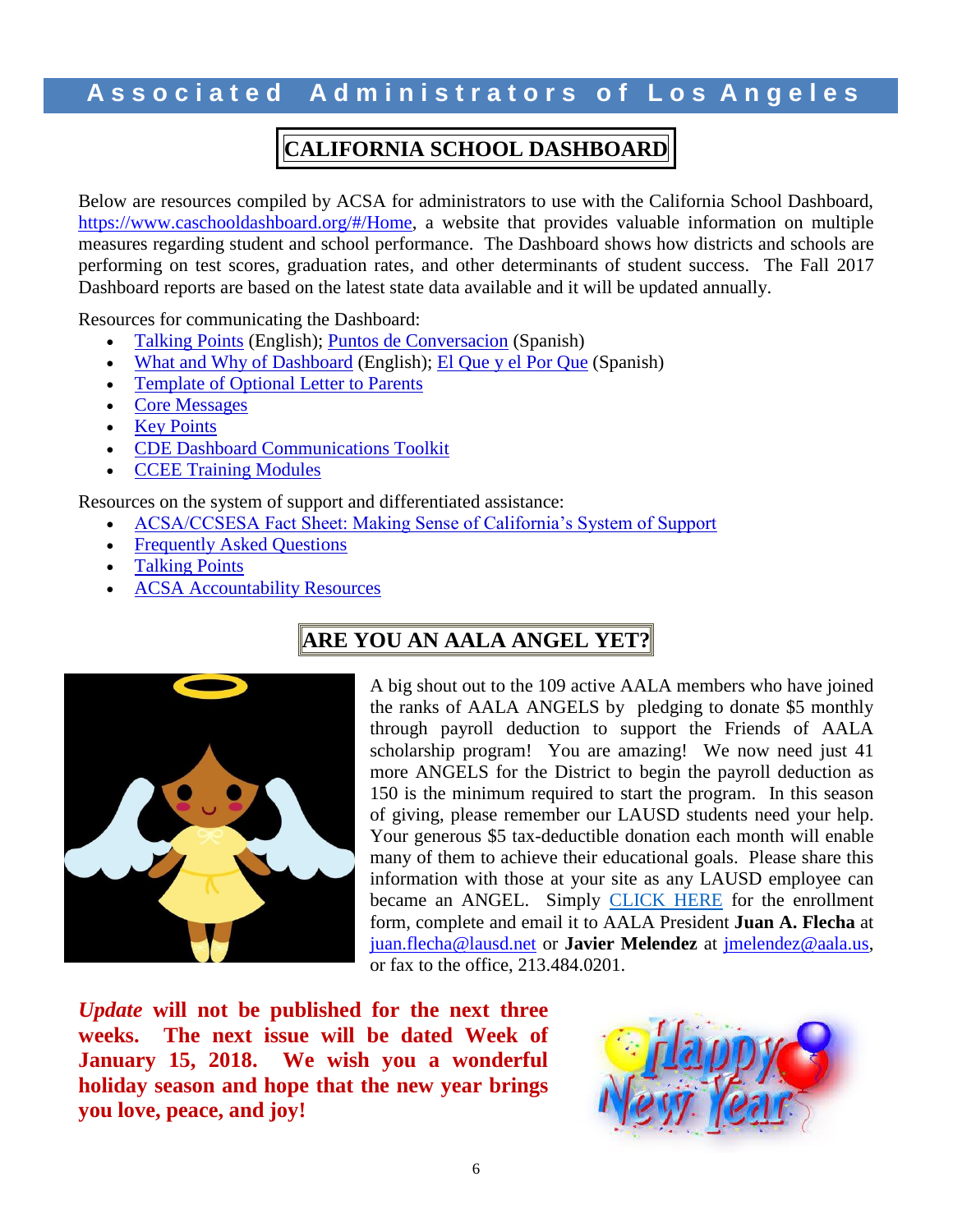### **AALA SCHOLARSHIP AND COMMUNITY AWARD APPLICATIONS**

We know that our site-based colleagues will be on vacation, but wanted to remind you that when you return to work, look for the application for AALA scholarships, which will be emailed and posted on the AALA website during the week of January 8, 2018. This is an excellent opportunity for students to obtain funds for college. In addition, the Community Volunteer Award nomination form will be available that week on the website. Administrators are encouraged to nominate outstanding volunteers at their sites. All applications and nomination forms with supporting documents are due in the AALA office on **Friday, February 23, 2018.** 

# **IN MEMORIAM**

**GERALD (JERRY) DODD—Former principal at Markham and Revere middle schools and Palisades** Charter High School; administrative consultant in Program Evaluation & Research Branch; and assistant principal at Mark Twain Middle School and Cleveland and Palisades charter high schools. Mr. Dodd retired on July 3, 2003, and passed away on December 10, 2017. Funeral services will be held at 10:00 a.m., on Saturday, December 16, 2017, at Oakmont Memorial Park, 2099 Reliez Valley Road, Lafayette, CA 94549. Condolences may be sent to his wife, **Mrs. Carol Dodd**, at 257 Montair Drive, Danville, CA 94526. In lieu of flowers, the family is requesting that donations in Jerry's memory be made to the Brain Support Network or the Parkinson's Association at Stanford University. This can be done online at [https://makeagift.stanford.edu,](https://makeagift.stanford.edu/) by telephone at 866.543.0243, or by mailing a check made out to Stanford University to Development Services, P.O. Box 20466, Stanford, CA 94309-0466.

**JOANNA KUNES**—Updated information: Ms. Kunes passed away on November 19, 2017, in Scottsdale, AZ. To receive information about her memorial service, which will be held in the spring, and to send condolences, please email her son, **Michael Kunes**, at [Mkunes10@gmail.com.](mailto:Mkunes10@gmail.com)

**BEVERLY (BEV) MARTIN―**Former assistant superintendent of School Operations, principal at Markham Middle School, and assistant principal at 54<sup>th</sup> Street Elementary School. Mr. Martin retired from the District on July 1, 1993, and passed away on December 12, 2017. The funeral will be held at 9:30 a.m., on Friday, December 22, 2017, at Holy Cross Cemetery, 5835 W. Slauson Avenue, Culver City. Condolences may be sent to the Martin family at 4436 Don Felipe Drive, Los Angeles, CA 90008.

**CALENDAR**

| <b>EVENT</b>                              | <b>DATE</b>            | <b>CONTACT</b>                     |  |
|-------------------------------------------|------------------------|------------------------------------|--|
| DECEMBER IS UNIVERSAL HUMAN RIGHTS MONTH  |                        |                                    |  |
| <b>WINTER RECESS</b>                      | December 18, 2017 -    |                                    |  |
|                                           | January 5, 2018        |                                    |  |
| <b>Retirement Party for Rex Patton at</b> | December 19, 2017      | Ileana Dávalos, idavalos@lausd.net |  |
| <b>Taix French Restaurant</b>             | 5:00 p.m. $-8:00$ p.m. |                                    |  |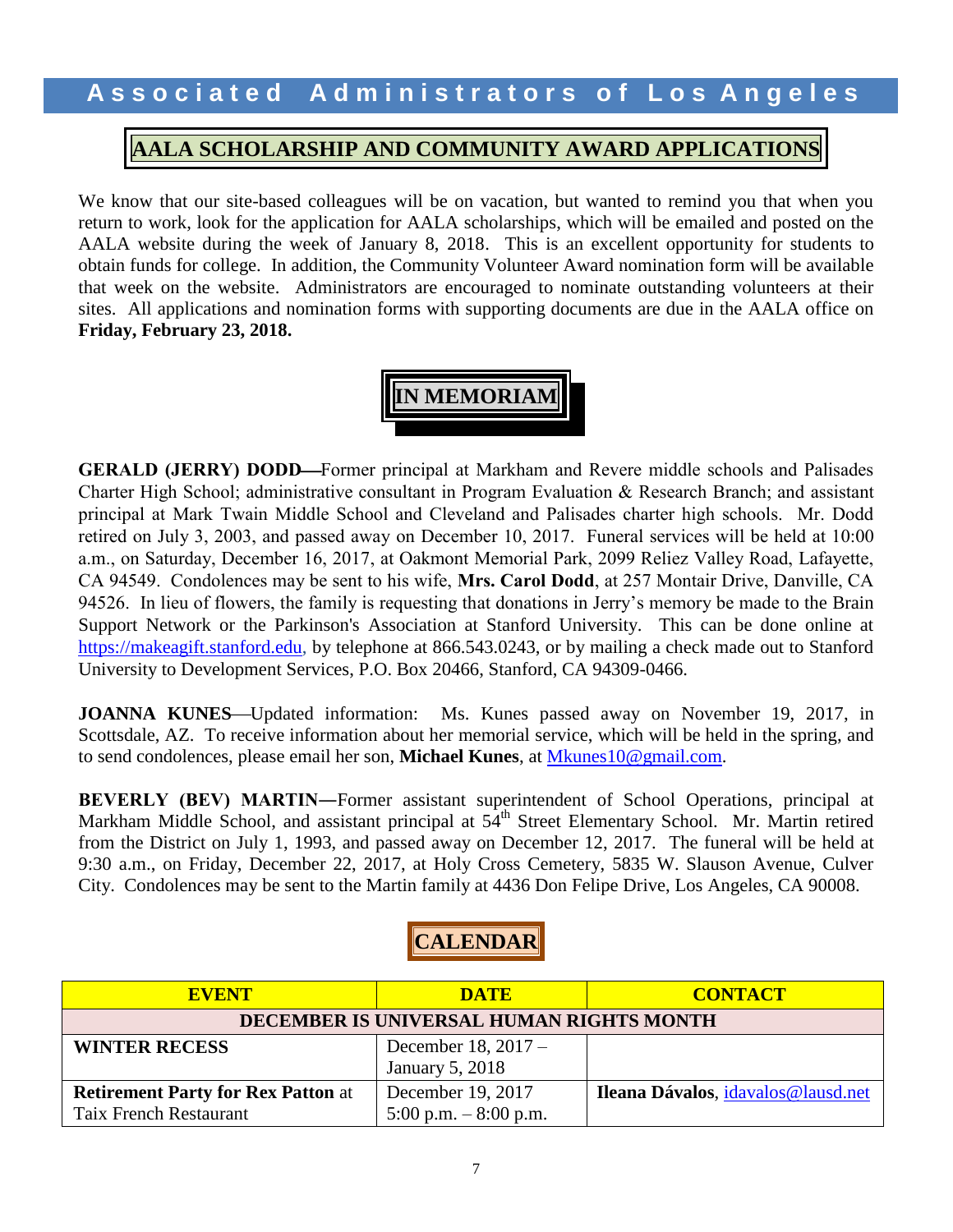| <b>EVENT</b>                                                                                                                         | <b>DATE</b>                                        | <b>CONTACT</b>                                                             |  |
|--------------------------------------------------------------------------------------------------------------------------------------|----------------------------------------------------|----------------------------------------------------------------------------|--|
| <b>WINTER SOLSTICE - Shortest Day</b><br>of the Year                                                                                 | December 21, 2017                                  |                                                                            |  |
| <b>AALA Office Closed</b>                                                                                                            | December 25, 2017 -<br><b>January 1, 2018</b>      |                                                                            |  |
| JANUARY IS NATIONAL BLOOD DONOR, BRAILLE LITERACY, MENTORING, SLAVERY<br>AND HUMAN TRAFFICKING PREVENTION, AND STAYING HEALTHY MONTH |                                                    |                                                                            |  |
| <b>NEW YEAR'S DAY</b>                                                                                                                | January 1, 2018                                    |                                                                            |  |
| <b>SECOND SEMESTER BEGINS</b>                                                                                                        | <b>January 8, 2018</b>                             |                                                                            |  |
| <b>AALA Executive Board Meeting</b>                                                                                                  | <b>January 8, 2018</b><br>4:30 p.m.                | <b>Javier Melendez</b> , 213.484.2226                                      |  |
| <b>Special Education Principals'</b><br>Meeting at Beaudry, 17-117                                                                   | January 10, 2018<br>12:00 p.m. - 4:30 p.m.         | <b>Melissa Winters</b> , 213.749.8310 or<br>mrw4766@lausd.net              |  |
| <b>MARTIN LUTHER KING, JR.'S</b><br><b>BIRTHDAY - National Day of</b><br><b>Service</b>                                              | January 15, 2018                                   |                                                                            |  |
| <b>Senior High School Options</b><br>Principals' Meeting at Newmark HS                                                               | January 17, 2018<br>7:30 a.m. - 12:00 p.m.         | <b>Justin Lauer</b> , 213.241.4480 or<br>ix19505@lausd.net                 |  |
| <b>CalSTRS Preretirement Workshop at</b><br>Hazeltine ES, Auditorium                                                                 | <b>January 18, 2018</b><br>4:00 p.m.               | Maria Voigt, 213.241.6365 or click<br><b>HERE</b> to register              |  |
| <b>Organization of Early Education</b><br><b>Center Administrators' Meeting at</b><br>Beethoven EEC (Required)                       | <b>January 19, 2018</b><br>9:00 a.m. $-12:30$ p.m. | <b>Ayanna Davis</b> , 323.357.7790 or<br>ayanna.davis@lausd.net            |  |
| <b>AAPA PD Day - New YearNew</b><br>You, Do You Want to Promote at Los<br>Angeles Elementary School                                  | January 20, 2018<br>$8:00$ am $-12:00$ p.m.        | Lee Lee Chou, 213.369.6739 or<br>leelee.chou@lausd.net                     |  |
| <b>COBA Meeting at Crenshaw HS</b><br>Library                                                                                        | January 24, 2018<br>5:30 p.m. - 7:30 p.m.          | Josephine Ruffin, 323.496.7533 or<br>josephineruffin@sbcglobal.net         |  |
| <b>INTERNATIONAL HOLOCAUST</b><br><b>REMEMBRANCE DAY</b>                                                                             | January 27, 2018                                   |                                                                            |  |
| <b>Academic Decathlon (Speeches,</b><br>Interviews, and Essays) at<br>Roybal LC                                                      | January 27, 2018<br>$8:00$ a.m. $-4:00$ p.m.       | academic.decathlon@lausd.net                                               |  |
| <b>APSCSO Meeting at Romer MS</b><br>(Required)                                                                                      | February 1, 2018<br>$8:00 - 11:30$ a.m.            | Danny Kindle, dlk4931@lausd.net                                            |  |
| <b>CalSTRS Preretirement Workshop at</b><br>Caroldale Avenue ES, Auditorium                                                          | February 1, 2018<br>4:00 p.m.                      | <b>Maria Voigt</b> , 213.241.6365 or click<br><b>HERE</b> to register      |  |
| <b>LOOC Autonomy Workshop at Local</b><br><b>District Northwest</b>                                                                  | February 1, 2018<br>4:30 p.m. $-7:00$ p.m.         | Maria Elena Rico-Aguilera,<br>mariaelena.rico@lausd.net or<br>213.241.3077 |  |
| <b>AALA Representative Assembly</b><br><b>Meeting</b>                                                                                | February 1, 2018<br>4:30 p.m.                      | <b>Javier Melendez</b> , 213.484.2226                                      |  |
| <b>Adult School Principals' Meeting at</b><br>East L.A. Skills Center (Required)                                                     | February 2, 2018<br>$8:00$ a.m. $-3:00$ p.m.       | Dr. Clifton de Córdoba,<br>310.664.5820 or cdecordo@lausd.net              |  |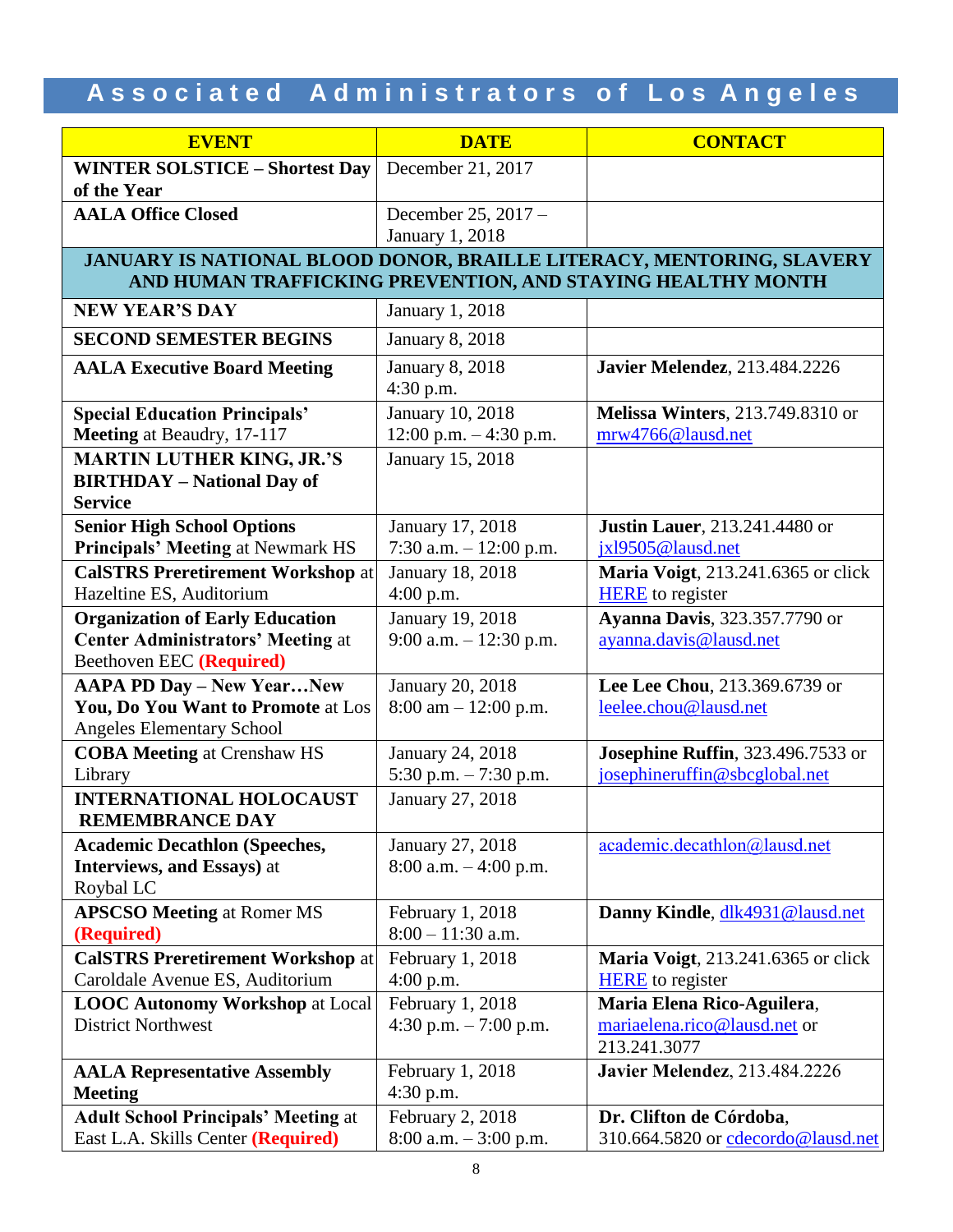| <b>EVENT</b>                                                                                      | <b>DATE</b>                                  | <b>CONTACT</b>                                                             |
|---------------------------------------------------------------------------------------------------|----------------------------------------------|----------------------------------------------------------------------------|
| <b>Academic Decathlon (Objective Tests)</b><br>and Super Quiz) at Roybal LC                       | February 3, 2018<br>$8:00$ a.m. $-6:00$ p.m. | academic.decathlon@lausd.net                                               |
| <b>LOOC Autonomy Workshop at Local</b><br>District South                                          | February 5, 2018<br>4:30 p.m. $-7:00$ p.m.   | Maria Elena Rico-Aguilera,<br>mariaelena.rico@lausd.net or<br>213.241.3077 |
| <b>Senior High School Principals'</b><br><b>Meeting at Pickwick Gardens</b><br>(Required)         | February 7, 2018<br>7:30 a.m. $-12:00$ p.m.  | <b>Edward Trimis</b> , 323.357.7531 or<br>etrimis@lausd.net                |
| <b>Middle School Principals' Meeting at</b><br>Pickwick Gardens (Required)                        | February 7, 2018<br>7:30 a.m. $-12:00$ p.m.  | <b>Deborah Acosta, 818.951.2580 or</b><br>dacosta@lausd.net                |
| <b>Senior High School Options</b><br><b>Principals' Meeting at Pickwick</b><br>Gardens (Required) | February 7, 2018<br>7:30 a.m. $-12:00$ p.m.  | <b>Justin Lauer</b> , 213.241.4480 or<br>jxl9505@lausd.net                 |
| <b>Pilot School Principals' Meeting at</b><br>Pickwick Gardens (Required)                         | February 7, 2018<br>7:30 a.m. $-12:00$ p.m.  | Cynthia Gonzalez, 323.846.2118 or<br>cxg0844@lausd.net                     |
| <b>Special Education Principals'</b><br><b>Meeting</b> at Beaudry, 17-117                         | February 7, 2018<br>1:15 p.m. $-4:30$ p.m.   | <b>Melissa Winters</b> , 213.749.8310 or<br>mrw4766@lausd.net              |
| <b>LOOC Autonomy Workshop at Local</b><br>District West                                           | February 8, 2018<br>4:30 p.m. $-7:00$ p.m.   | Maria Elena Rico-Aguilera,<br>mariaelena.rico@lausd.net or<br>213.241.3077 |

# **5-Day Immersive Educator Training Experience**

Join educators from around the country to learn research-based strategies to improve instructional practice, understand higher standards, and put in place the equitable practices that accelerate learning for all students.

Los Angeles, CA . January 29-February 2, 2018 **Los Angeles, CA●January 29-February 2, 2018 To register, click here: [StandardsInstitues.org](http://www.standardsinstitutes.org/attend-institute?utm_source=newsletter&utm_campaign=AALA)** 

# **Standards INSTITUTE**

Presented by **Unbound**Ed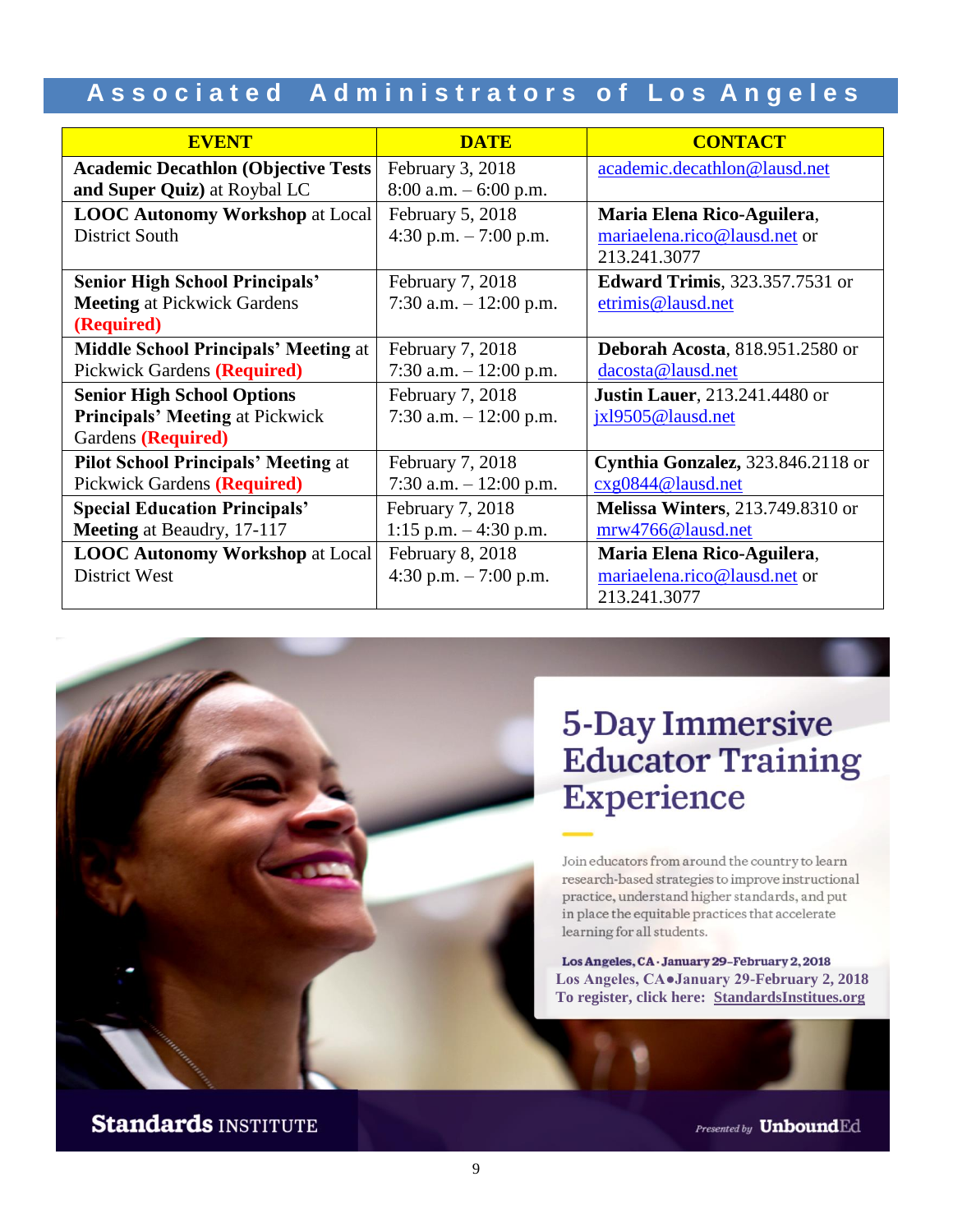### **LEADERS FOR SOCIAL JUSTICE IN EDUCATION ARE NEEDED, NOW MORE THAN EVER**

**Advance your career and lead socially just change in your schools and communities with a Doctorate in Educational Leadership for Social Justice from Loyola Marymount University's School of Education. As the highest-level practitioner degree in education, the LMU Ed.D. program prepares superintendents, principals, policymakers, and leaders of nonprofit and community organizations to transform educational settings into inclusive and equitable learning environments**.



LMU's innovative 3-year program is designed for working professionals and is distinguished by its emphasis on social justice and the integration of theory and practice. LMU doctoral students set their own research agendas focused on social justice issues important to them and relevant to the real world of schools and communities. All doctoral students benefit from generous scholarship support and individualized attention from LMU faculty and staff.

Take the first step toward becoming a transformative leader for social justice. Attend an information session at Loyola Marymount University or join us virtually for an online information session. Get more information and RSVP at [http://soe.lmu.edu/doctoralinfo.](http://soe.lmu.edu/doctoralinfo) **Apply online by January 25, 2018**. Questions? Contact the LMU Doctoral Center at 310.338.7449 or [doctoral@lmu.edu.](mailto:doctoral@lmu.edu)

### **POSITIONS AVAILABLE**

*Note to Applicants: Please be advised that you are responsible for making sure all the District requirements have been met. Do not contact AALA for information regarding positions; for detailed requirements for positions and employment updates use the contact phone number provided in the announcement or visit the District website at* [http://www.lausdjobs.org](http://www.lausdjobs.org/) *(classified) or* <http://achieve.lausd.net/Page/1125> *(certificated). Employees who change basis during the school year may not earn a full year of service credit and annualized employees who change their basis during the year may sustain an annualized settlement.*

### **CERTIFICATED**

### *COORDINATOR, COLLEGE COUNSELING*

**Local District East, Division of Instruction, MST 42G, Te Los Angeles, CA●January 29-February 2, 2018** information, contact Jesus Angulo, Director, at **jangulo@lausd** To register, click here: **[StandardsInstitutes.org](http://www.standardsinstitutes.org/attend-institute?utm_source=newsletter&utm_campaign=AALA)** Monday, January 8, 2018.

### *ASSISTANT PRINCIPAL, SECONDARY*

**Banning High School, Local District South, MST 41G, B Basis.** For more information, contact **Terry Ball,** Director**,** at 310.354.3400 or [tab7979@lausd.net.](mailto:tab7979@lausd.net) Application deadline is 5:00 p.m., Friday, January 12, 2018.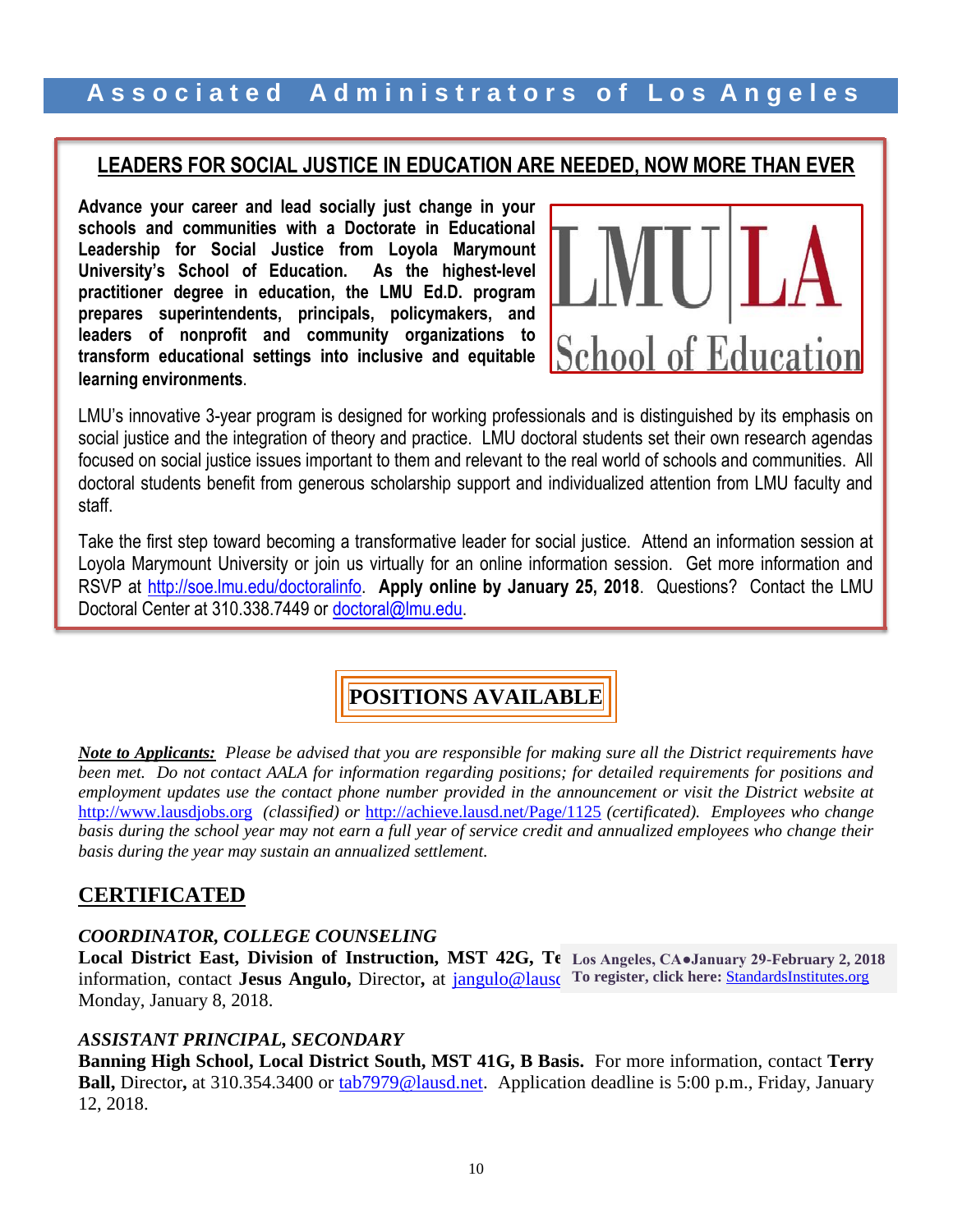# **A s s o c i a t e d A d m i n i s t r a t o r s o f L o s A n g e l e s**

### *CERTIFICATED (Cont.)*

### *ASSISTANT DIRECTOR, CERTIFICATED PERSONNEL*

**Certificated Assignments and Support Services, Human Resources Division, MST 40G, Temporary Adviser, A Basis.** For more information, contact **Leanne Hannah,** Director**,** at 213.241.6131. Application deadline is 5:00 p.m., Monday, January 8, 2018.

### *ASSISTANT PRINCIPAL, SECONDARY*

**Belmont High School, Local District Central, MST 40G, B Basis.** For more information, contact **Dr. Georgia Ann Lazo,** Director**,** at 213.241.0118. Application deadline is 5:00 p.m., Monday, January 8, 2018.

### *ASSISTANT PRINCIPAL, SECONDARY*

**Bernstein High School, Local District West, MST 40G, B Basis.** For more information, contact **Carmina Nacorda,** Director**,** at 310.914.2104. Application deadline is 5:00 p.m., Monday, January 8, 2018.

### *ASSISTANT PRINCIPAL, SECONDARY*

**Crenshaw High School, Local District West, MST 39G, B Basis.** For more information, contact **Carmina Nacorda,** Director**,** at 310.914.2104. Application deadline is 5:00 p.m., Monday, January 8, 2018.

### *SPECIALIST, TALENT ACQUISITION*

**Certificated Recruitment and Selection, Human Resources Division, MST 37G, Temporary Adviser, A Basis, 3 positions.** For more information, contact **Dr. Bryan Johnson,** Director**,** at 213.241.5300. Application deadline is 5:00 p.m., Wednesday, January 10, 2018.

### **CLASSIFIED**

### *DEPUTY DIRECTOR ELEARNING*

**eLearning Department, \$105,700 - \$130,900, 12-month position.** For more information, please click [HERE.](https://btserec.lausd.net/sap/bc/webdynpro/sap/zerwd_a_refcode_srch_int?sap-client=910) Application deadline is Thursday, December 21, 2017.

| <b>CERTIFICATED POSITIONS</b> | <b>LOCATION</b>       | <b>CONTACT</b>            | <b>DEADLINE</b>   |
|-------------------------------|-----------------------|---------------------------|-------------------|
| <b>ASSISTANT PRINCIPAL,</b>   | Monroe HS,            | Cara Schneider, Director, | $5:00$ p.m.       |
| <b>SECONDARY COUNSELING</b>   | <b>Local District</b> | 818.654.3600              | Friday            |
| <b>SERVICES</b>               | Northwest             |                           | December 15, 2017 |
| MST 41G, B Basis              |                       |                           |                   |
| <b>ASSISTANT PRINCIPAL,</b>   | Clinton MS,           | Erick Mata, Director,     | $5:00$ p.m.       |
| <b>SECONDARY</b>              | <b>Local District</b> | 213.241.0126              | Monday            |
| MST 40G, B Basis              | Central               |                           | December 18, 2017 |
| <b>ASSISTANT PRINCIPAL,</b>   | Business $\&$         | Erick Mata, Director,     | $5:00$ p.m.       |
| <b>SECONDARY</b>              | Technology            | 213.241.0126              | Monday            |
| MST 39G, B Basis              | School, Nava          |                           | December 18, 2017 |
|                               | LA, Local             |                           |                   |
|                               | District              |                           |                   |
|                               | Central               |                           |                   |

### **PREVIOUSLY ANNOUNCED POSITIONS**